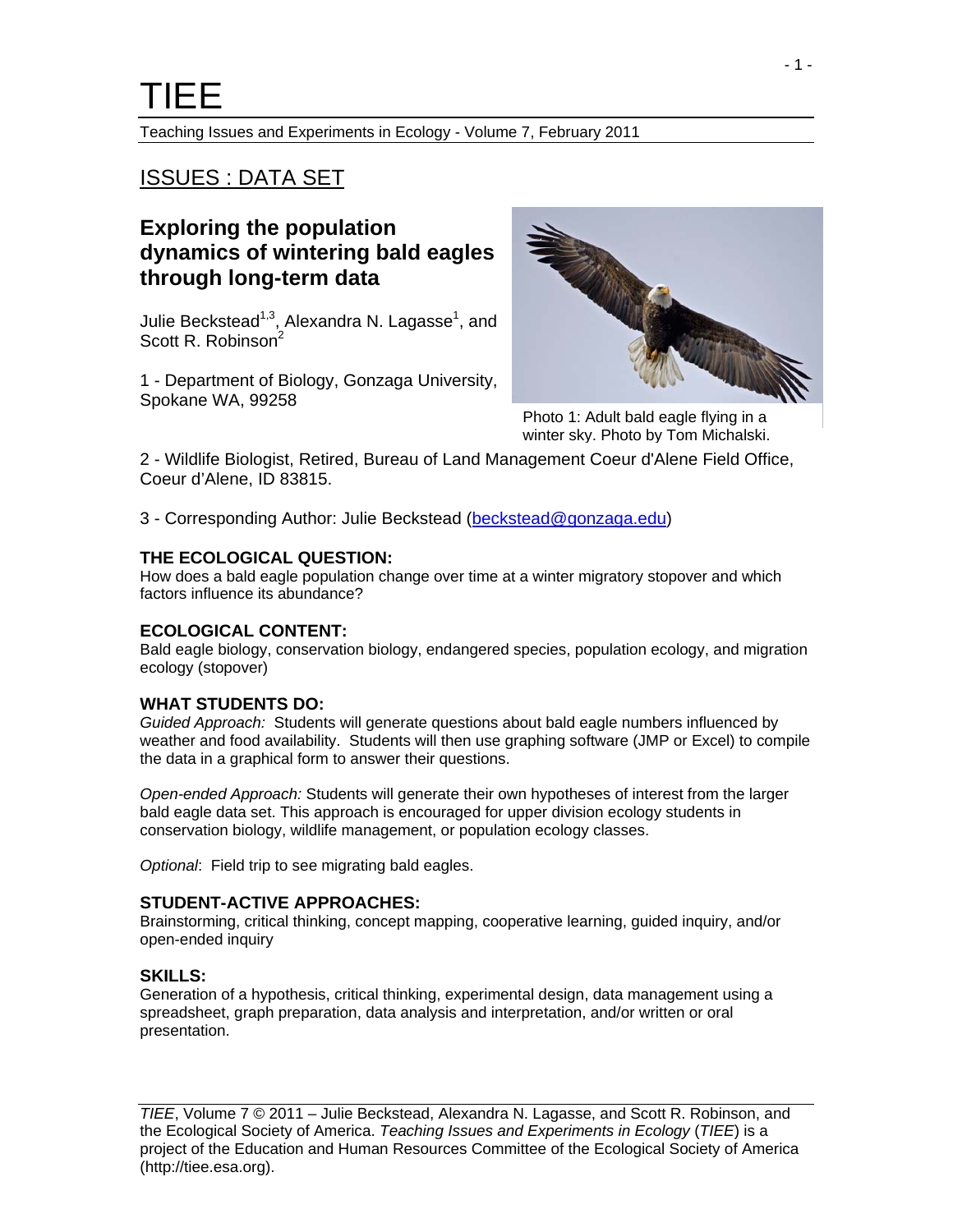#### **ASSESSABLE OUTCOMES:**

Proposal of research, figures from spreadsheet data, written interpretation of data, short or full research reports, and/or oral reports

#### **SOURCE**:

U.S. Department of the Interior, Bureau of Land Management, Coeur d'Alene Field Office, archived data.

#### **ACKNOWLEDGEMENTS:**

This data set was developed for Biology 323, Conservation Biology, at Gonzaga University and was improved by input from students in that course. We would like to thank Joe Lint for the initiation and creation of this bald eagle survey; Bureau of Land Management (BLM) employees and volunteers, Lew Brown, Terry Kincaid, and Corinne Cameron, for their years of bald eagle data collection; BLM Coeur d'Alene Field Office for the funding that made these data collections possible; Idaho Fish and Game for kokanee salmon data; Elizabeth Bart and Scott McCloskey for initial teaching ideas; Tracy Morgan for the creation of the survey site map; Ann-Scott Ettinger for aid in developing the checklist assessment tool; Carol K. Augspurger for use of the research proposal and glossary; and Ed Dole, Sheila Lyons-Sobaski, Jennifer Rubin and three anonymous reviewers for helpful comments on previous drafts.

### **OVERVIEW OF THE ECOLOGICAL BACKGROUND**

The availability of long-term data on bald eagles (*Haliaeetus leucocephalus*; Photo 1) provides a unique opportunity to study the population dynamics of this culturally and ecologically important bird. In conservation biology, the bald eagle provides a unique example of a species that has overcome the imminent threats of extinction (Grier 1982). Because of its endangered status in the early 1970s (Buehler 2000), several agencies and biologists initiated long-term surveys. Some of these surveys have been implemented at a local scale, and others are nationwide, such as the Midwinter Bald Eagle Survey (Steenhof et al. 2008). Some of the data from these long-term surveys have been analyzed (Arizona *see* Grubb 2003, Western Washington *see* Dunwiddlie and Kuntz 2003, and Glacier National Park *see* McCelland et al. 1994), but other data sets have yet to be fully investigated.

Several of these long-term data sets have been gathered during the winter migration when bald eagles aggregate at stopover sites on lakes and rivers along their migration routes. In the U.S., the eagles move from their summer resident locations in the north towards the south. The primary hypothesis for this movement is that the food supply (primarily fish and, to a lesser degree, ducks) becomes less available as winter approaches and drives the eagles south (McClelland et al. 1994). Several factors influencing bald eagle populations along their migration stopovers have been studied, including weather (Grubb 2003), feeding site characteristics (Dunwiddie & Kuntz 2003; Mull and Wilzbach 2007) and human disturbance (Stalmaster and Kaiser 1998; Dunwiddie and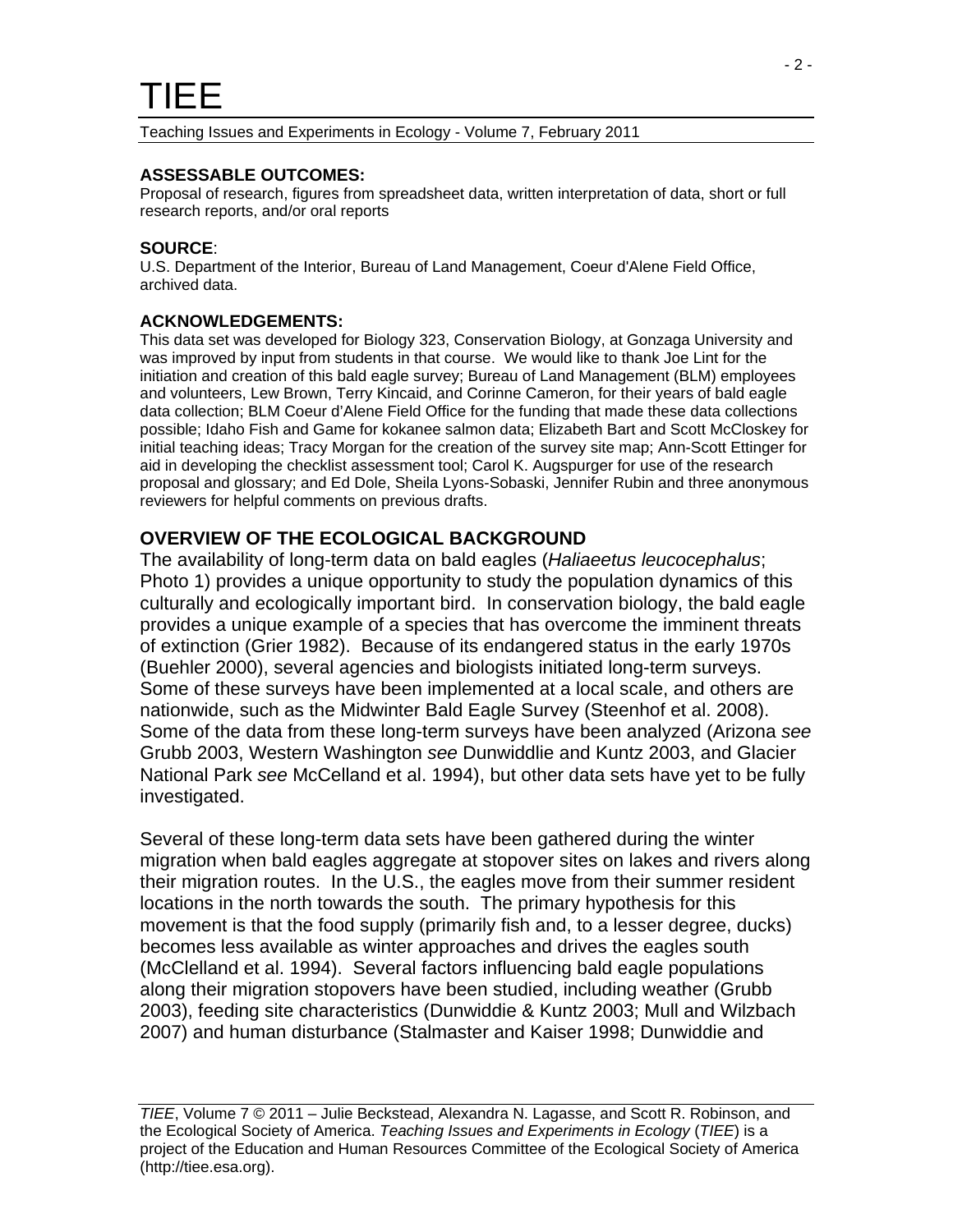#### Teaching Issues and Experiments in Ecology - Volume 7, February 2011

Kuntz 2003). Long-term patterns may also differ among adult versus immature eagles (see McClelland et al. 1994; Dunwiddie and Kuntz 2003; Grubb 2003). The data sets we use in this activity come from the Bureau of Land Management in Northern Idaho. Since 1974, they have counted migrating bald eagles every midwinter at Lake Coeur d'Alene. The eagle counts are taken on a weekly basis at several sites on the northeast end of the lake. The adult and immature eagles are counted separately. Additional data on the kokanee salmon (*Onorhynchus nerka*) abundance in the lake, weather events, and site characteristics have been assembled.

### **References**:

- Buehler D. A. 2000. Bald Eagle (*Haliaeetus leucocephalus*). *In* A. Poole and F. Gill, editors. The Birds of North America. Philadelphia. No. 506, The Birds of North America, Inc., Philadelphia, PA.
- Dunwiddie P. W., and R. C. Kuntz II. 2001. Long-term trends of bald eagles in winter on the Skagit River, Washington. The Journal of Wildlife Management 65:290-299.
- Grier J. W. 1982. Ban of DDT and subsequent recovery of reproduction in bald eagles. Science 218:1232-1235.
- Grubb T. G. 2003. Wintering bald eagle trends in Northern Arizona, 1975-2000. The Southwestern Naturalist 48:223-230.
- McClelland B. R., L. S. Young, P. T. McClelland, J. G. Crenshaw, H. L. Allen, and D. S. Shea. 1994. Migration ecology of bald eagles from autumn concentrations in Glacier National Park, Montana. Wildlife Monographs 125:3-61.
- Mull K. E., and M. A. Wilzbach. 2007. Selection of spawning sites by coho salmon in a Northern California stream. North American Journal of Fisheries Management 27:1343-1354.
- Stalmaster M. V., and J. L. Kaiser. 1998. Effects of recreational activity on wintering bald eagles. Wildlife Monographs 137:3-46.
- Steenhof, K., L. Bond, and L. L. Dunn. 2008. The midwinter bald eagle survey results and analysis 1986-2005. U.S.Geological Survey, National Biological Information Infrastructure, and Northwest Alliance for Computational Science and Engineering. Available on-line at http://www.nacse.org/nbii/eagles. (Accessed November 22, 2010.)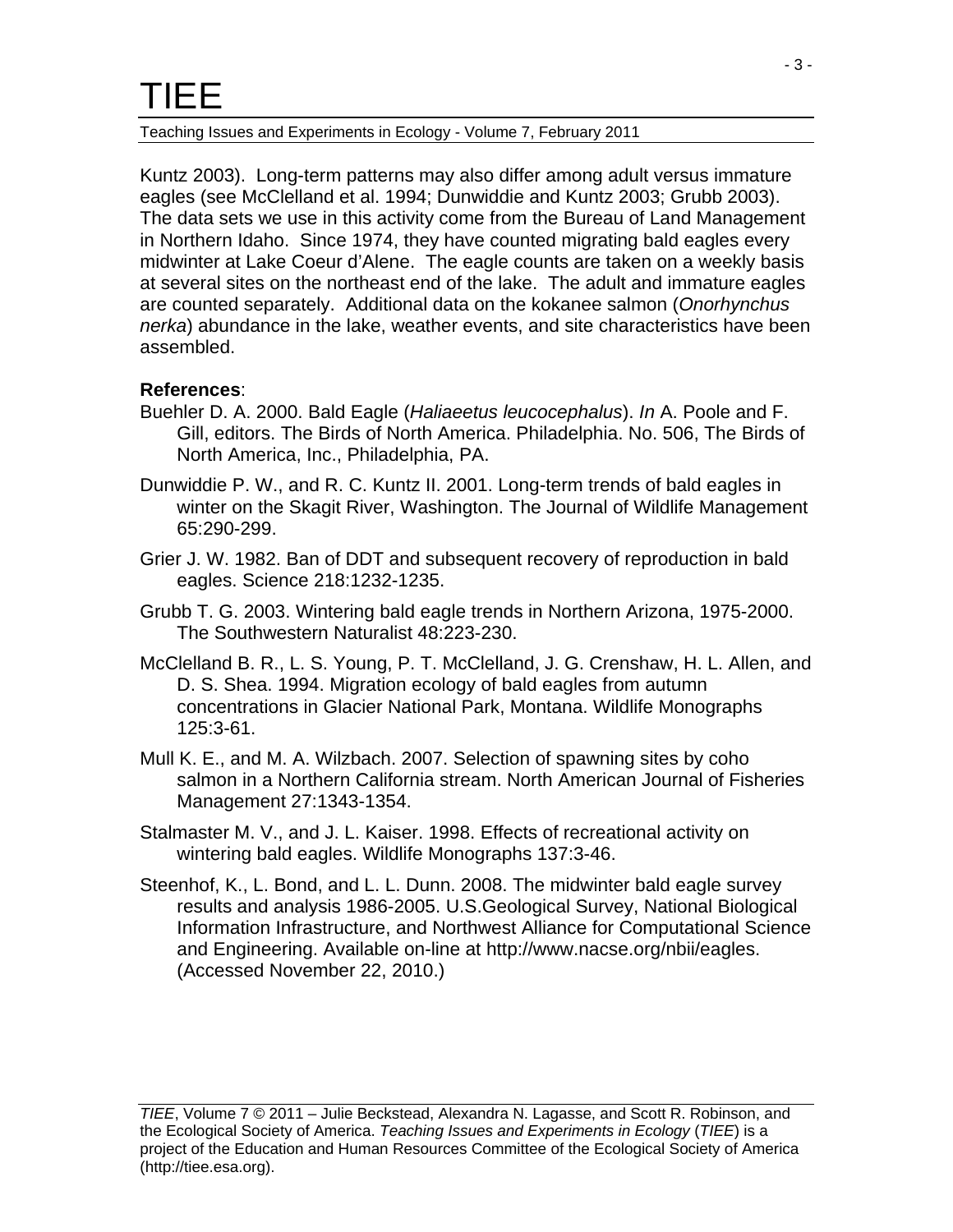# **STUDENT INSTRUCTIONS**

This data set explores factors affecting the population numbers of bald eagles (*Haliaeetus leucocephalus*; Photo 2) surrounding Lake Coeur d'Alene, Idaho. The Bald eagle is a large bird of prey that demands our attention by its physical features, its history of near extinction, and its dynamic population seen today.

# **Background Information:**

The population trend of the bald eagle during the past 70 years provides a history with several important lessons. After World War II, the insecticide, dichlorodiphenyl-trichloroethane (DDT), was allowed for widespread agricultural use. Despite its effectiveness in killing insect pests on crops, the chemical accumulated in the body tissues of bald eagles (through biomagnification), making the birds unhealthy and causing them to lay thin-shelled eggs that broke as soon as the parents sat on them to begin incubation. The numbers of bald eagles in the contiguous United States, which were already declining due to hunting, plummeted as a result. The bald eagle was listed as endangered under the Endangered Species Act of 1973, and this protection, combined with the national ban of DDT in 1972, is credited with leading to the recovery of these magnificent birds.

Bald eagle numbers not only vary over historical time, but they also vary across the landscape with changes in the seasons. Like many birds, most bald eagles migrate in the winter in search of food. The primary food source for bald eagles is fish, and the eagles need open water to access the fish, which in many locations consists of spawning salmon at the shallow edges of lakes and streams. Once the lakes and streams freeze over, the eagles have to use an alternative food source (i.e., carrion such as dead deer or elk) or go elsewhere. Bald eagles will also feed on ducks, although not as frequently as fish. During the migration the eagles follow a route with several stopovers at lakes and streams along a southward corridor. The bald eagles travel individually, and although a given eagle may spend only a week or two at a stopover, collectively the eagles may be present for several months. Although the birds travel as individuals, once at a stopover, they will roost together in the evening (i.e., location were eagles gather to sleep for the night) and perch together in the same or adjacent trees.

Because of its endangered status in the early 1970s, several agencies and biologists initiated long-term surveys. Some of the surveys are ongoing nationwide surveys, such as the Midwinter Bald Eagle Survey, and others are local surveys such as the data set that is the focus of this activity. Since 1974, just two years after the ban on DDT, the Bureau of Land Management in Northern Idaho has counted migrating bald eagles every winter.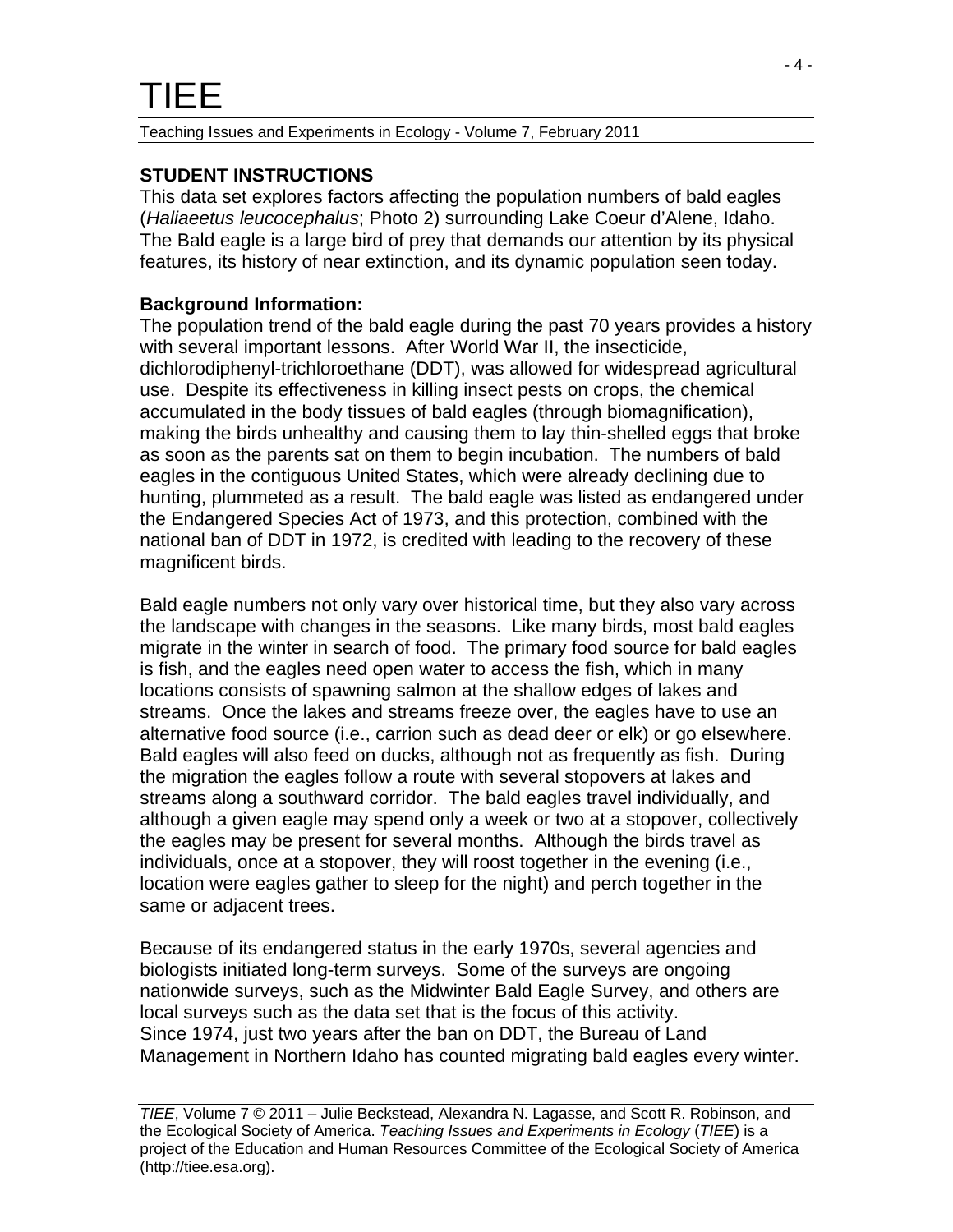#### Teaching Issues and Experiments in Ecology - Volume 7, February 2011

The bald eagle counts are taken on a weekly basis at eleven sites around Wolf Lodge Bay on Lake Coeur d'Alene in the Pacific Northwest (Figure 1). The eagles stop at Lake Coeur d'Alene because of the availability of kokanee salmon, which is a land-locked strain of sockeye salmon (*Onorhynchus nerka*). The salmon live to about three years of age and then spawn in November or December, dying immediately after spawning and leaving a large number of carcasses in the shallow water for the eagles to feed on. The biologists go out by car and count the number of eagles on perch trees or flying at these sites. The adult and immature eagles are counted separately. The sites are usually visited once per week in the morning from mid-November to the beginning of February with the highest numbers of eagles usually being present during December. In addition, the biologists record weather conditions, human activity at each site, salmon abundance, and various other factors that could influence the counts of migrating eagles.



Figure 1: Map of the study area in the Pacific Northwest (United States) and the bald eagle winter survey sites along Lake Coeur d'Alene, Idaho.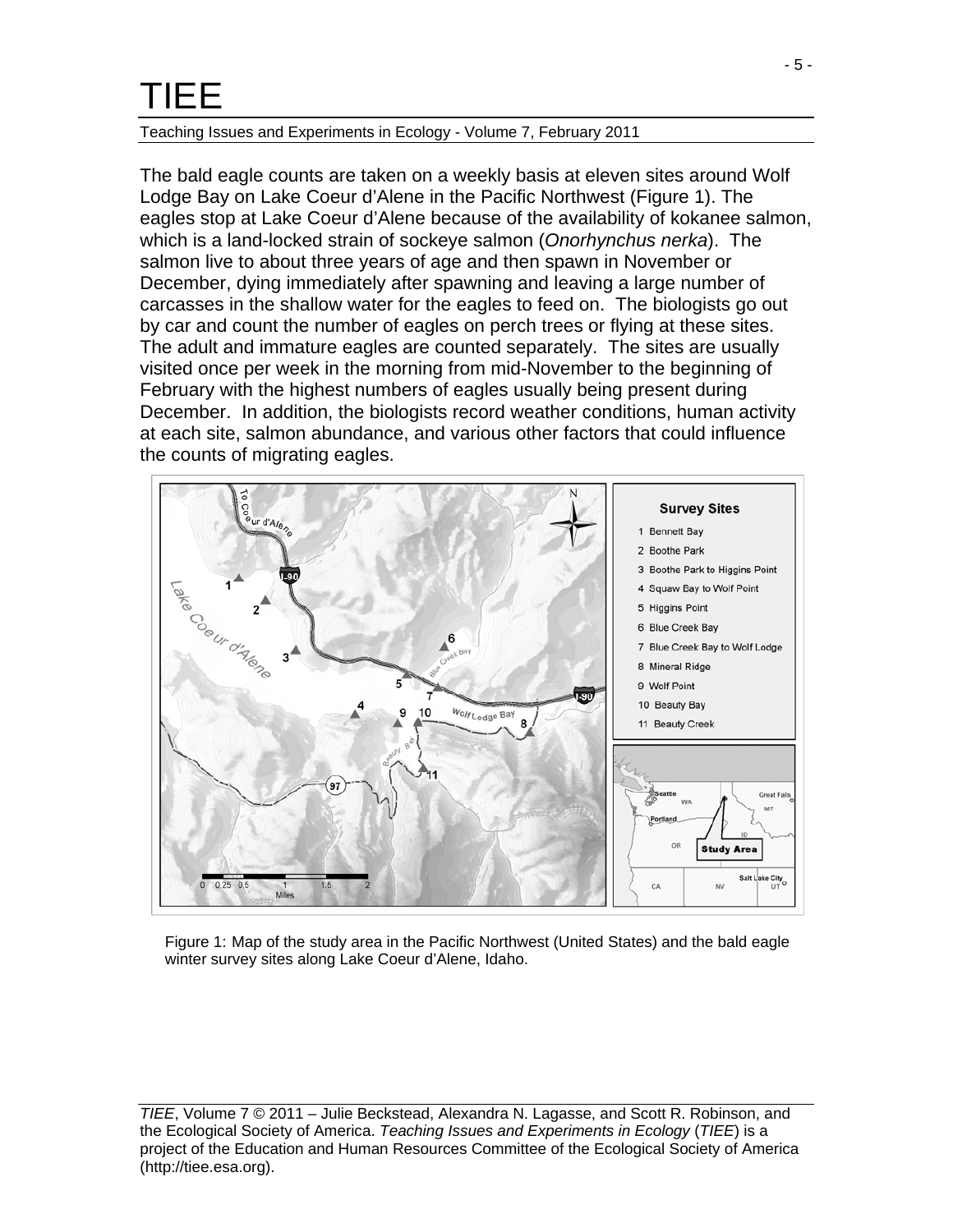### **Instructions (Instructor will assign one of the approaches below):**

#### Guided approach:

Part I: How does the bald eagle population at a winter stopover change over three decades?

1. Look over the terms in the glossary and the proposal worksheet (provided by your instructor). For example, what is the difference between the dependent variable versus the independent variable? Open the excel file with the data for the guided approach (provided by your instructor) and examine the data. Apply the terms from the glossary to the data in the excel file. Are the data continuous or categorical?

2. You already know the question we want to ask about bald eagle numbers over the last thirty years since the ban on DDT, so make a prediction. Do you think there are more migrating bald eagles at Lake Coeur d'Alene? Less? Will the numbers fluctuate over time? Why did you make this prediction? Your explanation for your prediction is your hypothesis. Some scientists will combine the prediction and hypothesis into one "If-then" hypothesis. The "if" clause contains the hypothesis and the "then" clause contains the prediction that is to be tested (see instructor provided examples). When making a hypothesis you are making assumptions for factors that will not vary with your treatments. For example, you are assuming that the eagles will migrate along a similar path each year.

3. To answer your question, you need to determine the data needed (i.e., experimental design). There are different types of experimental approaches, such as manipulative (you manipulate the independent variable and measure the dependent variable) and observational (you measure a response in nature, dependent variable, and nature provides the manipulation, independent variable). We are dealing with the latter situation. Complete the research proposal worksheet (provided by your instructor), using your resources.

4. Graph the data from the provided excel file (provided by your instructor), using your proposal to assist you. What does your graph *say* or what is the pattern that your data shows? What does your graph *mean* or what is your interpretation of the data pattern? Was your prediction accurate? Do the data support your hypothesis?

5. If your instructor tells you to do so, perform the appropriate statistical analysis and re-evaluate your response to the graph.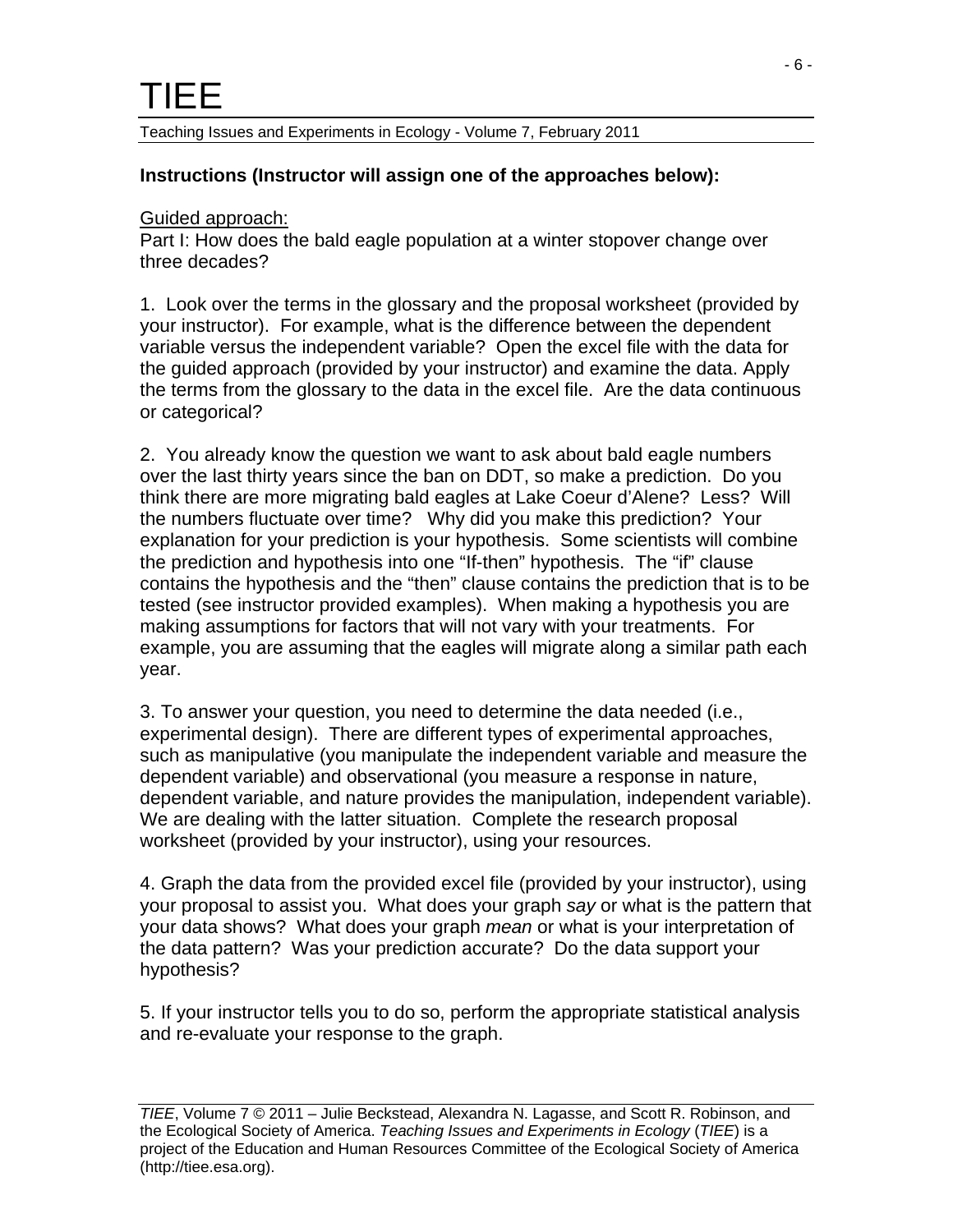Part II: How do salmon abundance and December temperatures influence bald eagle numbers?

1. In the Excel file (provided by your instructor), you will notice two more columns of data, one for salmon numbers and one for December temperatures at Lake Coeur d'Alene. Your instructor will assign you one of these topics to explore. Complete the proposal worksheet (provided by your instructor) for your assigned topic and create the associated graph. If your instructor tells you to do so, perform the appropriate statistical analysis.

2. What does your graph *say*? What does your graph *mean*? Was your prediction accurate? Do the data support your hypothesis?

3. *Optional*: Create an additional graph that shows your assigned variable plotted over time. Compare this time graph with the original eagle over time graph. Do you see any patterns that may help you to better understand the data?

4. If your hypothesis was not supported, list some possible reasons why the trend could have deviated from what you predicted. Could there be other factors at work?

# Questions for Discussion:

1. Some people may argue that the bald eagle population is definitely recovering based on these data. Do you agree? Why/why not? Also, do you expect these trends to be the same at all sites within Northern Idaho? at sites in adjacent states? during the current decade or in future decades?

2. Explain the relationship between bald eagles and salmon abundance. Is it possible that there are other factors at work? If so, what are they? What would you predict for the bald eagles in the future, based on your results?

3. Explain the relationship between bald eagles and December air temperatures at Lake Coeur d'Alene. What other weather factors might be at work, and what impact would these have on the migrating eagles?

# Open-ended Approach:

Read the background information and look over the data available (provided by your instructor). As you explore, make notes about the factors influencing bald eagle numbers that interest you. Select one of those factors to investigate. For example, this could be a question relating to weather and eagle numbers or how human activities have affected eagle numbers. After you have decided on a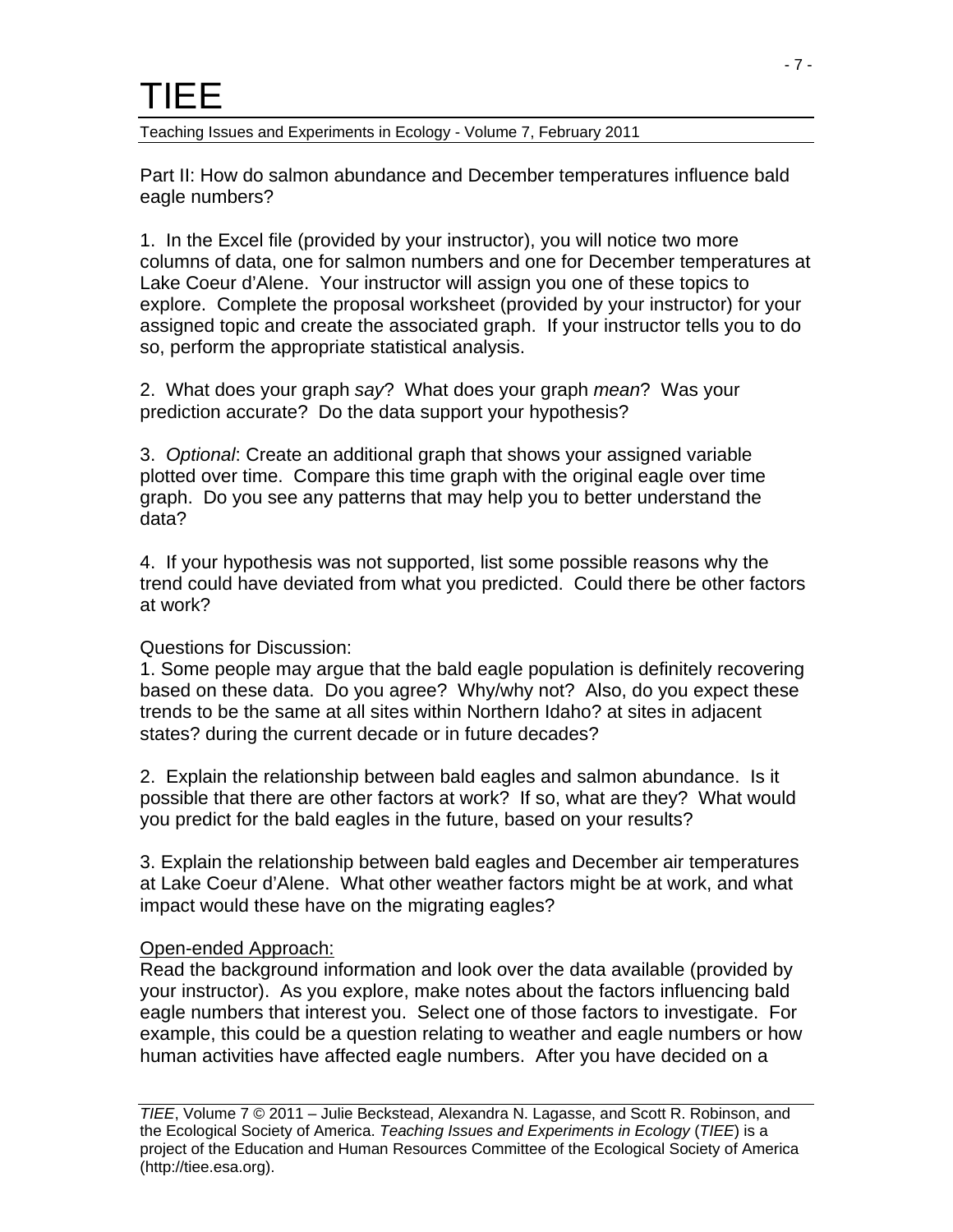Teaching Issues and Experiments in Ecology - Volume 7, February 2011

question to investigate, complete the research proposal worksheet. If you have questions on the proposal components then see the guided approach Part I above and/or the glossary associated with the proposal worksheet (provided by your instructor).

Following completion of the proposal worksheet, conduct your experiment with the provided data. Use a statistical package such as JMP or a data management package such as Excel—your instructor will tell you what program you have available for use. Graph your data using JMP, Excel or another graphing package. Keep a record of your statistical outcomes and graphs. Your instructor will advise you on what kind of report or project he/she would like you to complete.

### Questions for discussion:

1. What physical changes could have occurred at the survey sites surrounding Lake Coeur d'Alene over the time scale of the survey that might have an impact on the data? Would these changes affect your conclusions?

2. Would patterns of abundance be the same for immature and adult bald eagles?

3. What factors did you choose to analyze and why?

4. Given the results of your analyses, what would you predict for the bald eagle population in the near future? Can you propose some alternative hypotheses for your project or some follow-up related hypotheses to test?



Photo 2. Adult bald eagle (left) with distinctive physical features perched in a cottonwood tree and an immature bald eagle (right) with a mixture of brown and white plumage in the winter environment. Photo by Tom Michalski.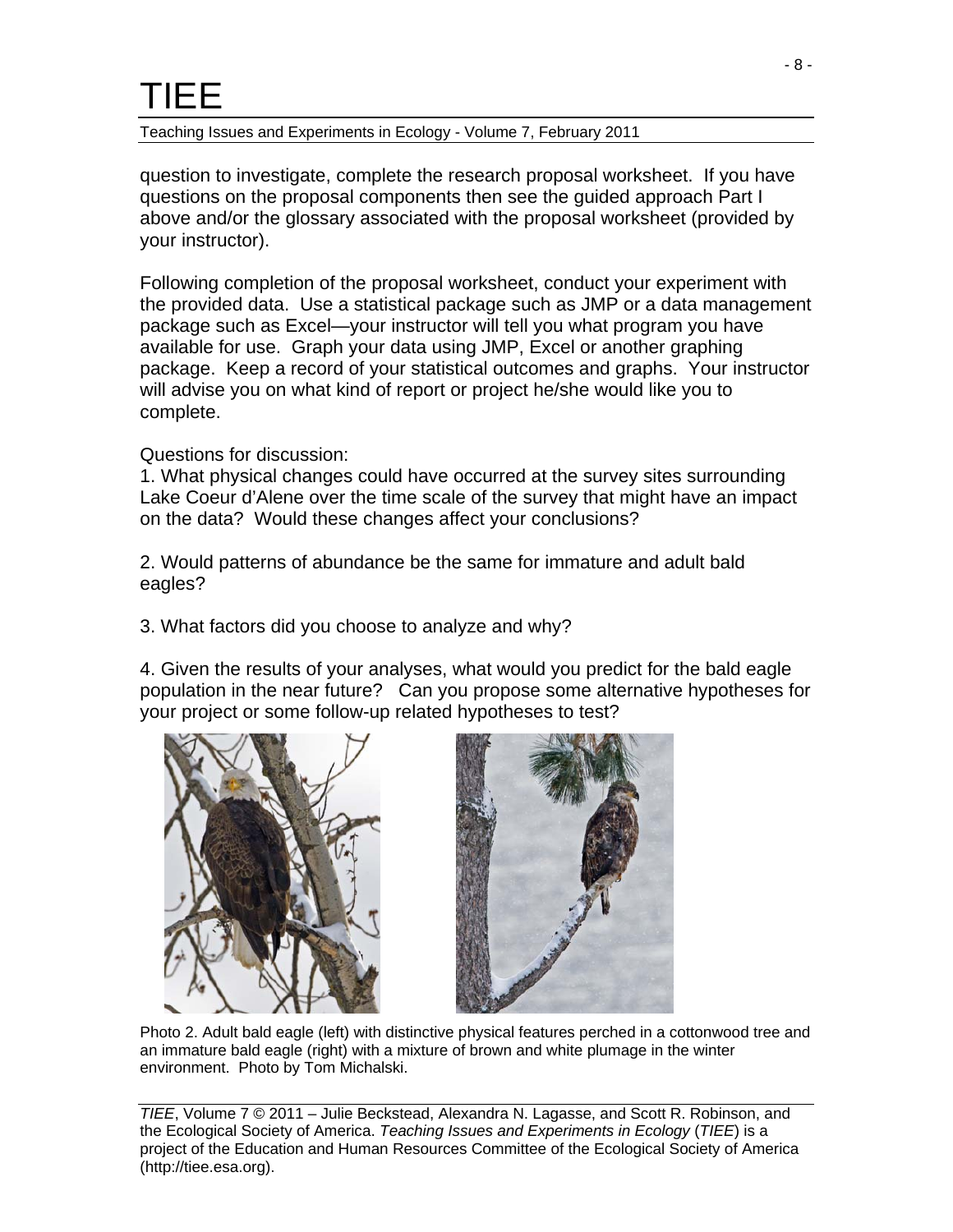# **NOTES TO FACULTY**

#### **Description of Excel Files:**

- Student Data Guided Approach: Contains a subset of the data for students to use in the guided approach. [\[xls\]](http://tiee.esa.org/vol/v7/issues/data_sets/beckstead/resources/student_data_guided.xls)
- Student Data Open-ended Approach: contains all data for students to reference and use at will. [\[xls\]](http://tiee.esa.org/vol/v7/issues/data_sets/beckstead/resources/student_data_open.xls)

#### **Description of other Resource Files (Files with "Student" in the title are meant for student use and files with "Faculty" in the title are meant ONLY for faculty use):**

- Student Research Proposal and Glossary: contains the elements of the scientific process and experimental design to guide students in the activity. Also included is a glossary of associated terms. [\[doc\]](http://tiee.esa.org/vol/v7/issues/data_sets/beckstead/resources/student_proposal.doc)
- Faculty Experiments for Guided Approach: Table 1 that includes the scientific process and experimental design for the three experiments described in the quided approach. [[doc\]](http://tiee.esa.org/vol/v7/issues/data_sets/beckstead/resources/faculty_guided.doc)
- Faculty Data Analysis for Guided Approach: contains graphed data and data analysis for the three guided approach questions. [[doc\]](http://tiee.esa.org/vol/v7/issues/data_sets/beckstead/resources/faculty_analysis_guided.doc)
- Faculty Sample Experiments for Open-ended Approach: Table 2 that includes the scientific process and experimental design for five possible student experiments. [\[doc](http://tiee.esa.org/vol/v7/issues/data_sets/beckstead/resources/faculty_open.doc)]
- Student Graph Rubric for Guided Approach: contains a rubric to aid in grading student created graphs and answers to discussion questions. [\[doc\]](http://tiee.esa.org/vol/v7/issues/data_sets/beckstead/resources/student_graph_rubric.doc)
- Student Short Checklist for Guided Approach: contains an example of an assessment tool for a short report. [[doc](http://tiee.esa.org/vol/v7/issues/data_sets/beckstead/resources/student_short_checklist.doc)]
- Student Full Checklist for Open-ended Approach: contains an example of an assessment tool for a full research report. [\[doc](http://tiee.esa.org/vol/v7/issues/data_sets/beckstead/resources/student_full_checklist.doc)]

# **How to Use this Data Set in a Class:**

This data set can be utilized for two separate kinds of exercises: a guided approach and an open-ended approach. Either method will involve students working in small groups and a graphics/analysis program (i.e., Excel or a statistical package like JMP). Regardless of which approach is used, instructors are advised to communicate (oral or written) to the students as to which data set(s) should be used, the approach used, and the assessments involved. Initially, the instructor may want to create a format (discussion or written) for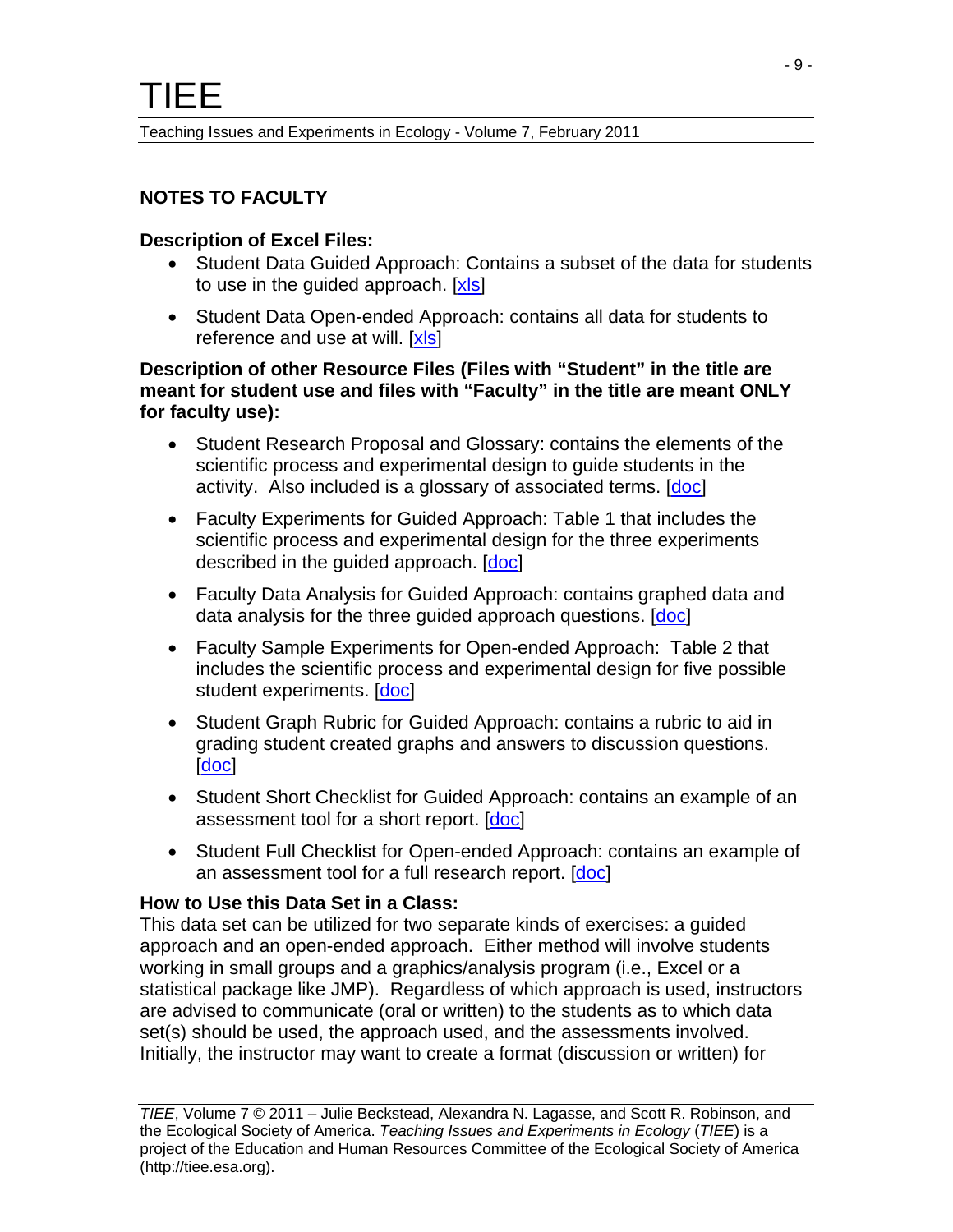Teaching Issues and Experiments in Ecology - Volume 7, February 2011

students to brainstorm about the various factors that can affect bald eagle populations and to organize the factors into a logical conceptual framework (i.e., concept map).

To enhance the students' experience with bald eagles, the instructor can add a winter field trip to local bald eagle or raptor populations in their area. Perhaps local federal biologists, state biologists, or members of the Audubon society can accompany students on the field trip. We recommend the field trip prior to the activities below.

### **Guided Approach:**

The guided approach to this data set is subdivided into three parts. Part I could be completed within a thirty-minute period of lecture or lab. Part II would take an additional thirty-minutes beyond Part I, most likely in a lab setting, however could be assigned for homework in a lecture setting. Part III is an extended activity that the instructor could develop on their own, and depending on the desired complexity, students would probably need an additional hour to hour and a half.

### Part I: Bald eagles over time

Depending on the students' familiarity with the scientific process and formulating hypotheses, it might be worthwhile for the instructor to lead the students as a large group through Part I. Specific instructions for working Excel or another spreadsheet program are not included due to the variety of programs available, so students may require additional help with graphing and performing statistical analyses. Frequent problems include students mislabeling axes or swapping the variables (e.g. putting dependent variable on the x axis). Sometimes students will make the mistake of assuming the eagles migrate as a flock. Remind them that the bald eagle migration is largely solitary and birds arrive and leave as individuals. Instructors will need to provide the students with the [Student Research Proposal and Glossary handout](http://tiee.esa.org/vol/v7/issues/data_sets/beckstead/resources/student_proposal.doc) and the excel data file [Student Data Guided Approach.](http://tiee.esa.org/vol/v7/issues/data_sets/beckstead/resources/student_data_guided.xls)

#### Part II: Salmon and Temperature exploration

 This is more easily done with students in groups of two or three, though students can also work as individuals. For the sake of a short time period, assign each group—or allow them to choose—to test either salmon abundance or air temperature, or allow them to do both if the time allows. Use the Faculty Data [Analyses for Guided Approach handout](http://tiee.esa.org/vol/v7/issues/data_sets/beckstead/resources/faculty_analysis_guided.doc) to ensure your students are making the proper graphs, and refer to Table 1 (**Faculty Experiments for Guided Approach** [handout](http://tiee.esa.org/vol/v7/issues/data_sets/beckstead/resources/faculty_guided.doc)) for samples of hypotheses for the salmon abundance and air temperature variables. If time permits at the end, have students briefly share their hypothesis and results with the rest of the class.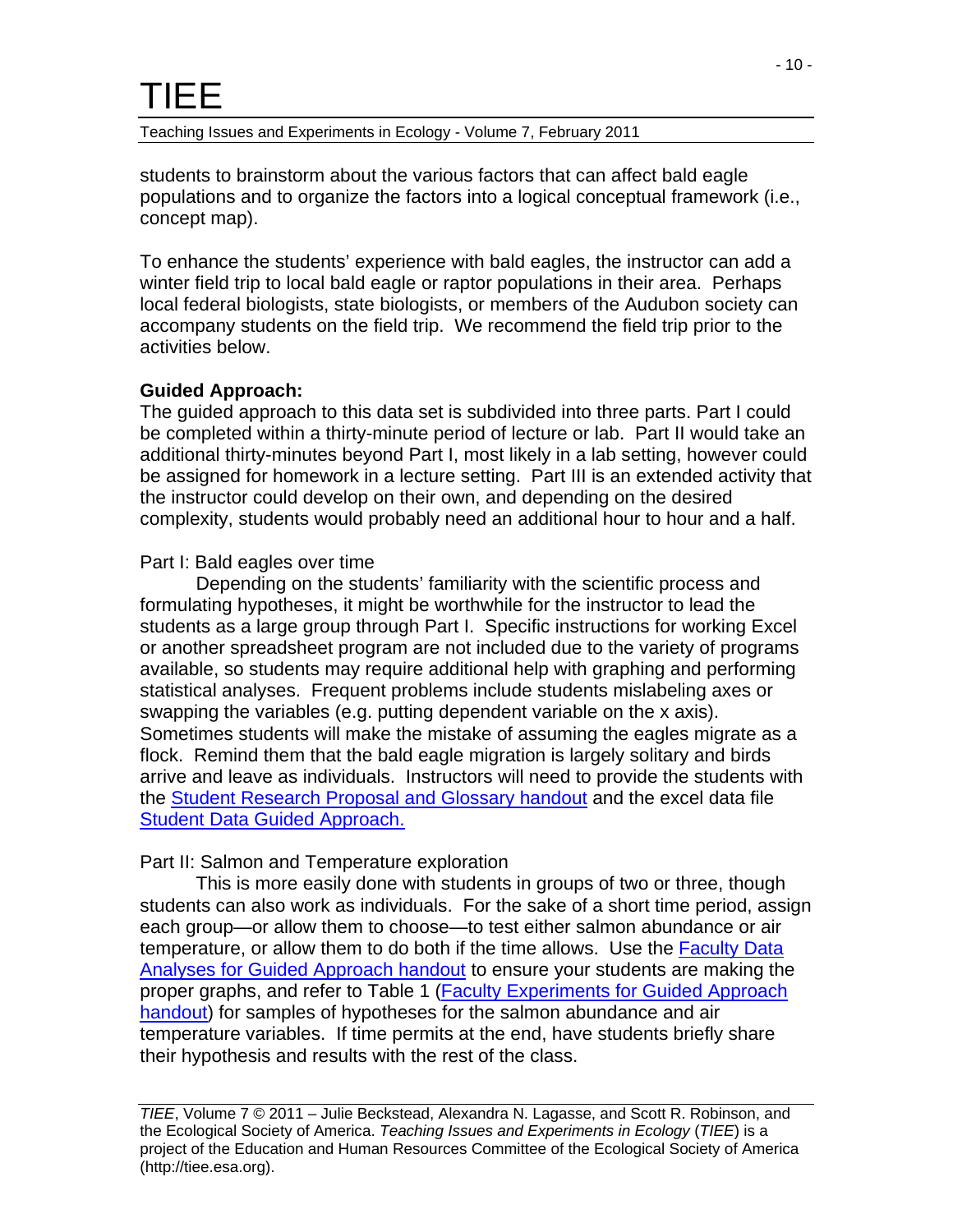Part III: Bald eagle patterns at larger scales

 Expanding on the above activities, the instructor can utilize the Midwinter Bald Eagle Survey, which includes data from the entire contiguous United States. The data can be found at:<http://ocid.nacse.org/nbii/eagles/>. The excel file for the **[Student Data Open-ended Approach](http://tiee.esa.org/vol/v7/issues/data_sets/beckstead/resources/student_data_open.xls) contains several tips if this activity is** incorporated. We suggest an activity that allows students to compare the bald eagle pattern from Part I above to the surrounding Northern Idaho area. Students could also locate data from different regions of the country. We do recommend that prior to implementing this activity that the faculty member spend some time using/exploring the online database.

# **Open-ended Approach:**

We conduct the open-ended approach with a field trip prior to the labs and then two consecutive three-hour labs. During the first lab period, we have a guest speaker talk to our students about bald eagles (30 minutes). The presentation is followed by a short discussion about experimental design using the "Guided Approach Part I" and data management instruction (30 minutes). The students spend the majority of the time brainstorming in small groups about possible questions to answer, complete the [research proposal worksheet](http://tiee.esa.org/vol/v7/issues/data_sets/beckstead/resources/student_proposal.doc), and assemble their data into a spreadsheet. In our case we hand students the handwritten rawdata sheets from the field and they enter the data. This latter task has largely been completed for your students. During the second lab period, we provide an initial statistical introduction (30 minutes, in addition to a pre-lab statistical reading assignment *(not provided*) and initial statistical JMP training for our students (30 minutes) prior to the data activity. The students spend their time revising their proposal with feedback from the instructor, graphing the data, and performing the appropriate statistical analyses. At the end of this lab, we have our students briefly share their hypothesis and results with the rest of the class. This open-ended analysis allows students some creativity in exploring factors of interest and will utilize the [full dataset](http://tiee.esa.org/vol/v7/issues/data_sets/beckstead/resources/student_data_open.xls). This approach is appropriate for discussions of conservation biology, wildlife management, and population ecology, involving upper division students. Each student or small group of students should form an hypothesis to test with the data. Possible hypotheses are included but not limited to those in Table 2 ([sample experiments](http://tiee.esa.org/vol/v7/issues/data_sets/beckstead/resources/faculty_open.doc)). Courses using GIS could collect additional site information. Students may require additional knowledge about various statistical techniques.

# **Assessment Methods:**

We envision a variety of potential assessments, depending on the activities chosen, the students' skill level, and the goals of the instructor. Options include a short report, a full scientific report, answer to questions and graphs, and lab notebook and graphs. The [short scientific report](http://tiee.esa.org/vol/v7/issues/data_sets/beckstead/resources/student_short_checklist.doc) (not to exceed two pages)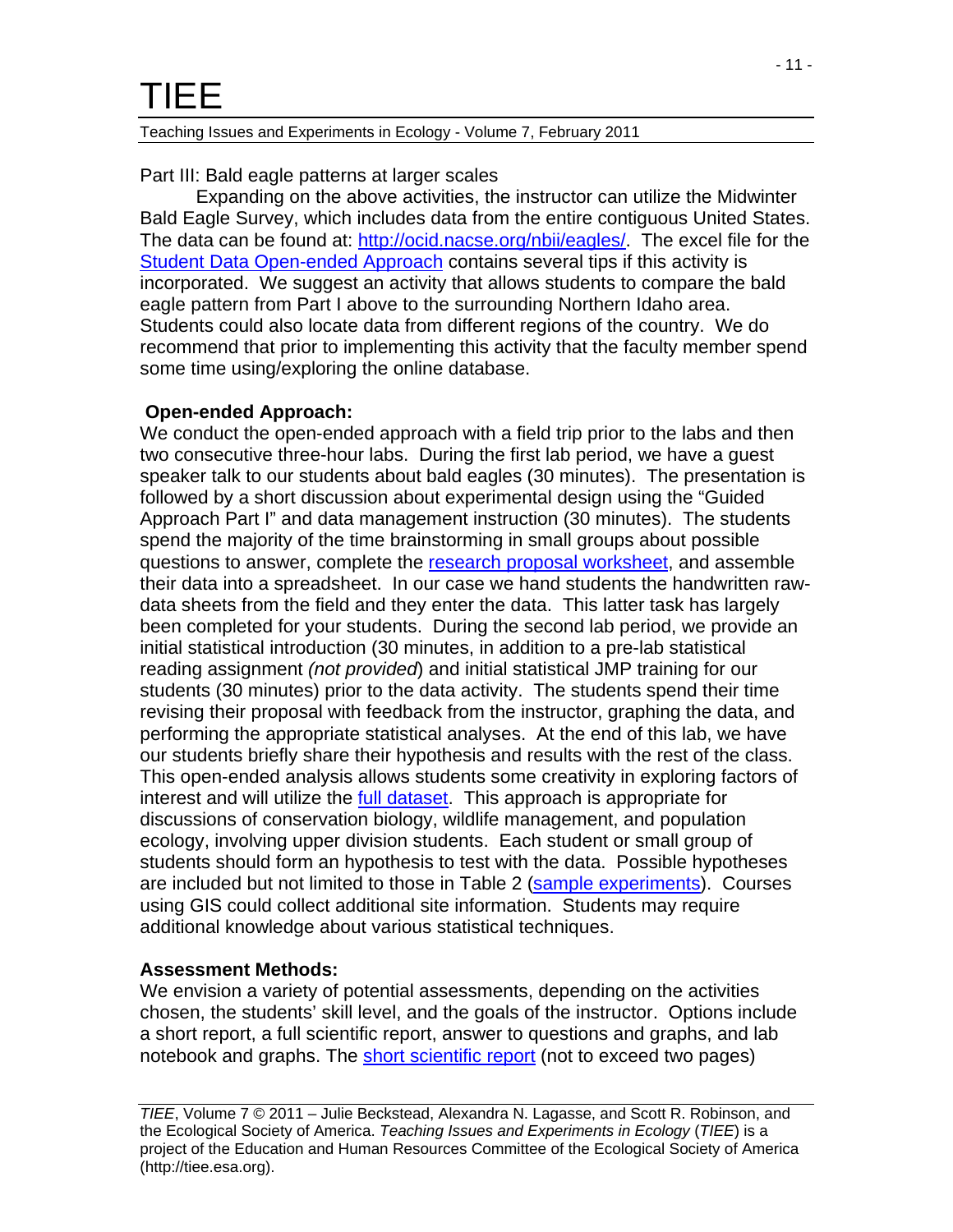#### Teaching Issues and Experiments in Ecology - Volume 7, February 2011

includes a title, question, hypothesis ("If-then" format), written results, their graph, and the take home message. For more advanced students or those who complete Part III guided approach or the open-ended approach, a [full scientific](http://tiee.esa.org/vol/v7/issues/data_sets/beckstead/resources/student_full_checklist.doc) [report](http://tiee.esa.org/vol/v7/issues/data_sets/beckstead/resources/student_full_checklist.doc) including a full introduction, methods, and discussion may be a better assessment. Additionally, for classes with limited time, handwritten or typed answers to the questions for discussion or a written account in a lab notebook, both including graphs, may be sufficient [\(sample graph rubric](http://tiee.esa.org/vol/v7/issues/data_sets/beckstead/resources/student_graph_rubric.doc)). The students should, regardless of the assessment method, be able to describe their hypothesis and prediction and be able to apply their results to the "big picture" of bald eagle population dynamics.

Specifically, for the guided activity, we have found the short report to work well. For the open-ended approach, we have used the short report for the initial assessment and provided the students with feedback. Then we used the full scientific report for the final assessment. We have not used the research proposal worksheet for formal assessment but it could be incorporated if desired.

#### **Resources for Further Information:**

Bald Eagle

- Stalmaster M. V. 1987. The Bald Eagle. Universe Books, New York. Book on the history and ecology of the bald eagle
- <http://www.fws.gov/Midwest/eagle/recovery/biologue.html> U.S. Fish and Wildlife Service's bald eagle fact sheet
- <http://www.epa.gov/history/topics/ddt/02.htm> EPA Information on DDT
- [http://www.blm.gov/id/st/en/fo/coeur\\_d\\_alene/special\\_areas/Mineral\\_Ridg](http://www.blm.gov/id/st/en/fo/coeur_d_alene/special_areas/Mineral_Ridge-_Wolf_Lodge_Bay.html) [e-\\_Wolf\\_Lodge\\_Bay.html](http://www.blm.gov/id/st/en/fo/coeur_d_alene/special_areas/Mineral_Ridge-_Wolf_Lodge_Bay.html) Bureau of Land Management and wintering bald eagles in Northern Idaho
- <http://www.llbc.leg.bc.ca/public/pubdocs/bcdocs/167109/wr62.pdf> Status of the bald eagle in British Columbia
- <http://ocid.nacse.org/nbii/eagles/> Midwinter Bald Eagle Count Web Site conducted from 1986-2005 along 746 routes in 43 states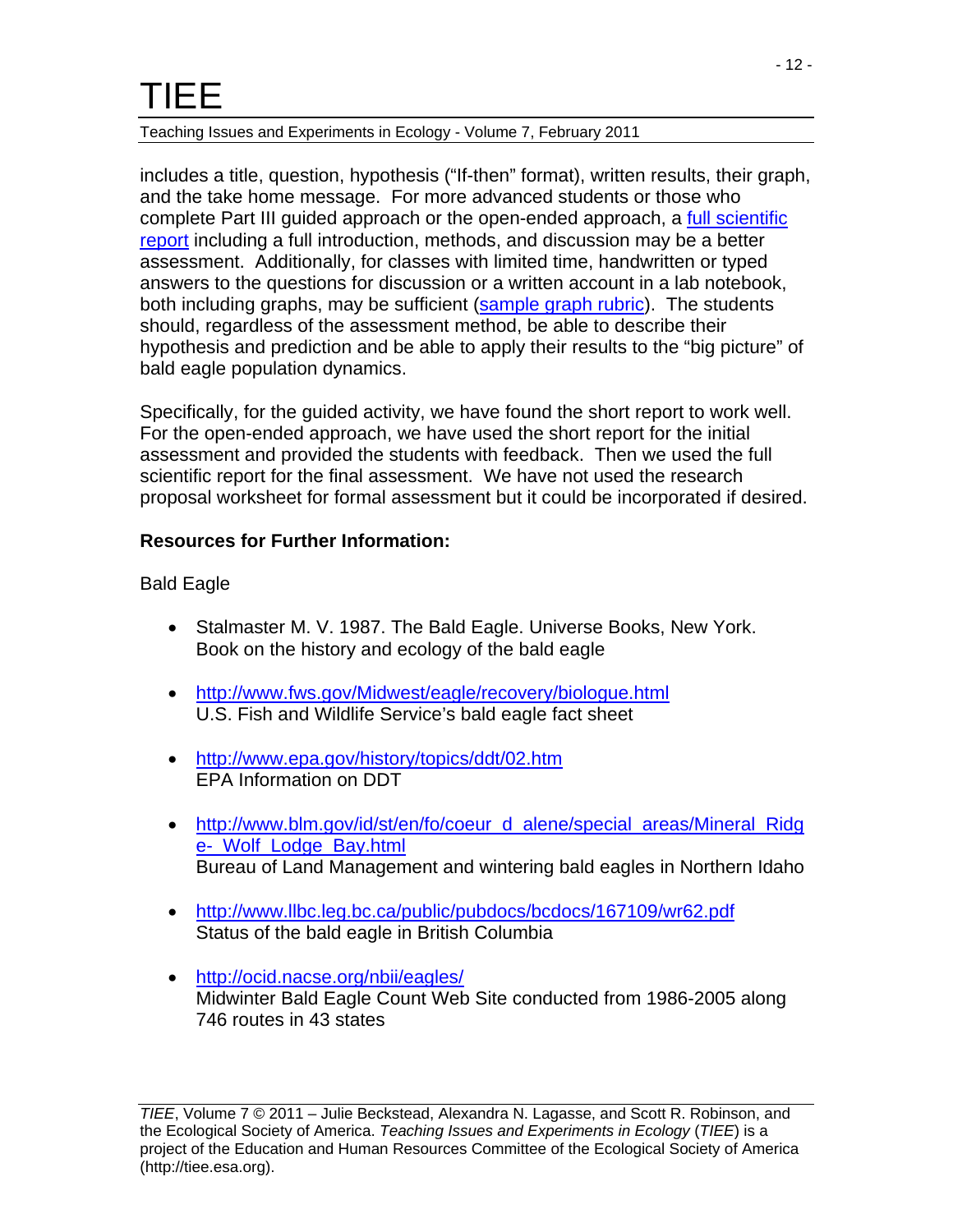Bald Eagle Field Trip

- Breining G., F. F. Oberle. 1994. Return of the eagle: how America saved its national symbol. Falcon, Helena, Montana. Book that includes an eagle-viewing directory for the United States
- [http://www.nwf.org/News-and-Magazines/National-](http://www.nwf.org/News-and-Magazines/National-Wildlife/Birds/Archives/2005/Where-the-Eagles-Are.aspx#WebExclusive)[Wildlife/Birds/Archives/2005/Where-the-Eagles-Are.aspx#WebExclusive](http://www.nwf.org/News-and-Magazines/National-Wildlife/Birds/Archives/2005/Where-the-Eagles-Are.aspx#WebExclusive) National Wildlife Federation information on viewing wintering bald eagles

Graphing, Writing and Data Analysis

- [http://people.usd.edu/~bwjames/tut/excel/](http://people.usd.edu/%7Ebwjames/tut/excel/) Excel tutorials (if available to the students)
- [http://www.jmp.com/support/knowledge\\_base.shtml](http://www.jmp.com/support/knowledge_base.shtml) JMP tutorials (if available to the students)
- Pechenik, J.A. 1993. A short guide to writing about biology. Second edition. HarperCollins College Publishers, New York, N.Y. 240 pages.

# **COPYRIGHT STATEMENT**

 The Ecological Society of America (ESA) holds the copyright for TIEE Volume 7, and the authors retain the copyright for the content of individual contributions (although some text, figures, and data sets may bear further copyright notice). No part of this publication may be reproduced, stored in a retrieval system, or transmitted, in any form or by any means, electronic, mechanical, photocopying, recording, or otherwise, without the prior written permission of the copyright owner. Use solely at one's own institution with *no intent for profit* is excluded from the preceding copyright restriction, unless otherwise noted. Proper credit to this publication must be included in your lecture or laboratory course materials (print, electronic, or other means of reproduction) for each use.

 To reiterate, you are welcome to download some or all of the material posted at this site for your use in your course(s), which does not include commercial uses for profit. Also, please be aware of the legal restrictions on copyright use for published materials posted at this site. We have obtained permission to use all copyrighted materials, data, figures, tables, images, etc. posted at this site solely for the uses described at TIEE site.